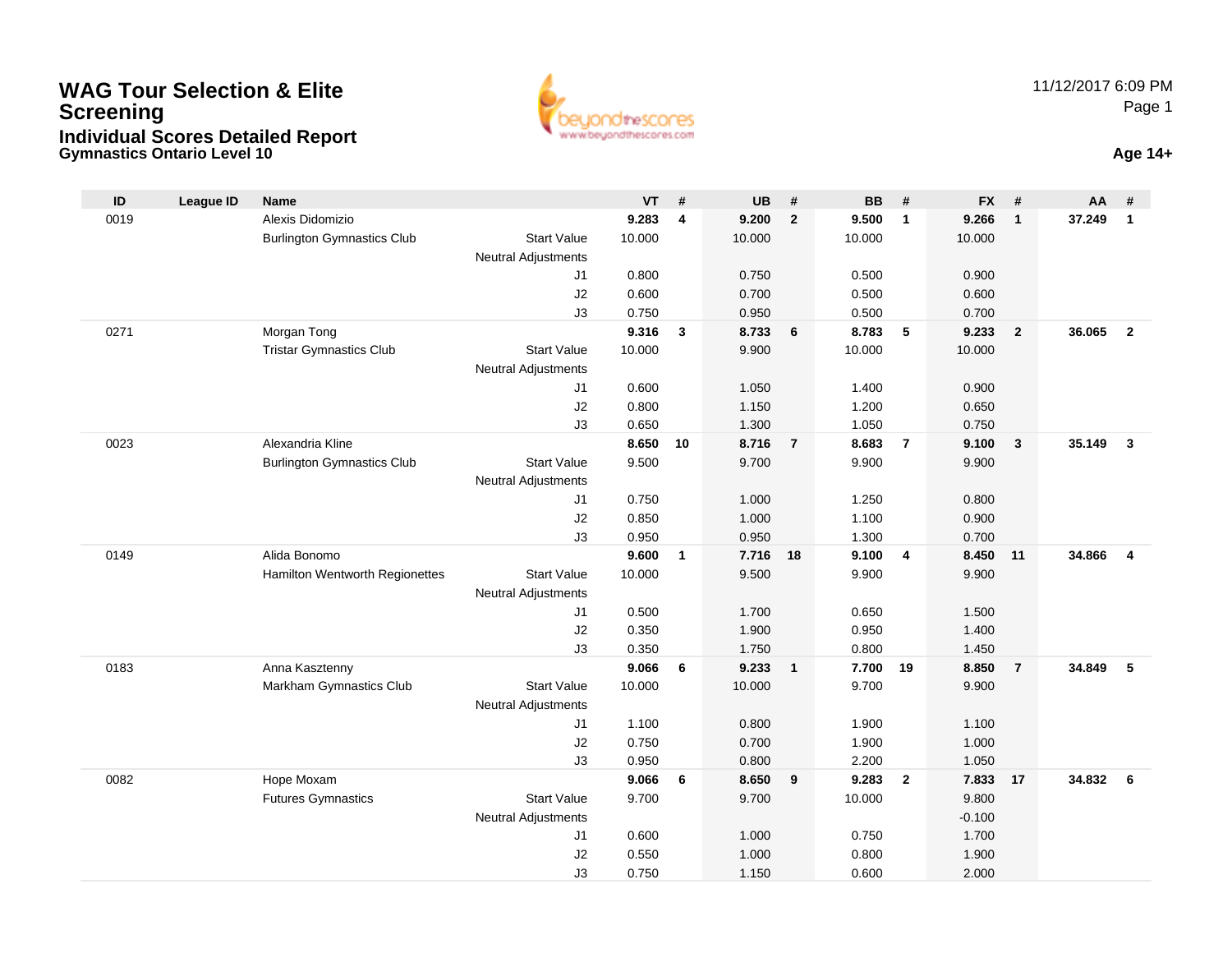| <b>WAG Tour Selection &amp; Elite</b><br><b>Screening</b><br><b>Individual Scores Detailed Report</b> |                                                   |                            | idtheSCOCES<br>www.beyondthescores.com |                         |                 |    |                |                         |                |    | 11/12/2017 6:09 PM | Page 2         |
|-------------------------------------------------------------------------------------------------------|---------------------------------------------------|----------------------------|----------------------------------------|-------------------------|-----------------|----|----------------|-------------------------|----------------|----|--------------------|----------------|
| 0098                                                                                                  | Maya Fernando                                     |                            | 9.083                                  | 5                       | 8.866           | 5  | 8.516          | 10                      | 8.300          | 13 | 34.765             | $\overline{7}$ |
|                                                                                                       | <b>Global Gymnastics</b>                          | <b>Start Value</b>         | 9.700                                  |                         | 9.800           |    | 9.900          |                         | 9.700          |    |                    |                |
|                                                                                                       |                                                   | <b>Neutral Adjustments</b> |                                        |                         |                 |    |                |                         |                |    |                    |                |
|                                                                                                       |                                                   | J <sub>1</sub>             | 0.600                                  |                         | 0.800           |    | 1.650          |                         | 1.600          |    |                    |                |
|                                                                                                       |                                                   | J2                         | 0.550                                  |                         | 0.900           |    | 1.200          |                         | 1.400          |    |                    |                |
|                                                                                                       |                                                   | J3                         | 0.700                                  |                         | 1.100           |    | 1.300          |                         | 1.200          |    |                    |                |
| 0204                                                                                                  | <b>Charlotte Lister</b>                           |                            | 9.066                                  | 6                       | 7.300           | 21 | 9.250          | $\overline{\mathbf{3}}$ | 8.866          | 6  | 34.482             | 8              |
|                                                                                                       | Oakville Gymnastics Club                          | <b>Start Value</b>         | 9.700                                  |                         | 9.600           |    | 10.000         |                         | 9.800          |    |                    |                |
|                                                                                                       |                                                   | <b>Neutral Adjustments</b> |                                        |                         |                 |    |                |                         |                |    |                    |                |
|                                                                                                       |                                                   | J1                         | 0.750                                  |                         | 2.250           |    | 0.900          |                         | 1.000          |    |                    |                |
|                                                                                                       |                                                   | J2                         | 0.600                                  |                         | 2.300           |    | 0.700          |                         | 0.900          |    |                    |                |
| 0206                                                                                                  | Mackenzie Robinson                                | J3                         | 0.550<br>9.350                         | $\overline{\mathbf{2}}$ | 2.350           | 10 | 0.650<br>7.733 | 18                      | 0.900<br>8.750 |    |                    | - 9            |
|                                                                                                       |                                                   | <b>Start Value</b>         | 10.000                                 |                         | 8.600<br>10.000 |    | 9.700          |                         | 9.800          | 9  | 34.433             |                |
|                                                                                                       | Oakville Gymnastics Club                          | <b>Neutral Adjustments</b> |                                        |                         |                 |    |                |                         |                |    |                    |                |
|                                                                                                       |                                                   | J1                         | 0.600                                  |                         | 1.500           |    | 1.700          |                         | 1.100          |    |                    |                |
|                                                                                                       |                                                   | J2                         | 0.650                                  |                         | 1.400           |    | 2.200          |                         | 0.800          |    |                    |                |
|                                                                                                       |                                                   | J3                         | 0.700                                  |                         | 1.300           |    | 2.000          |                         | 1.250          |    |                    |                |
| 0246                                                                                                  | Annie Clarmo                                      |                            | 8.933                                  | - 8                     | 8.300           | 14 | 8.750          | - 6                     | 8.450          | 11 | 34.433             | - 9            |
|                                                                                                       | <b>Revolution Gymnastics And Sports</b><br>Centre | <b>Start Value</b>         | 9.700                                  |                         | 9.700           |    | 10.000         |                         | 10.000         |    |                    |                |
|                                                                                                       |                                                   | <b>Neutral Adjustments</b> |                                        |                         |                 |    |                |                         | $-0.100$       |    |                    |                |
|                                                                                                       |                                                   | J <sub>1</sub>             | 0.850                                  |                         | 1.350           |    | 1.050          |                         | 1.500          |    |                    |                |
|                                                                                                       |                                                   | $\sf J2$                   | 0.700                                  |                         | 1.300           |    | 1.400          |                         | 1.300          |    |                    |                |
|                                                                                                       |                                                   | J3                         | 0.750                                  |                         | 1.550           |    | 1.300          |                         | 1.550          |    |                    |                |
| 0166                                                                                                  | Wynne Allen                                       |                            | 8.366                                  | 16                      | 9.000           | 3  | 7.950          | 14                      | 9.016          | 4  | 34.332             | 10             |
|                                                                                                       | Kitchener-Waterloo Gymnastics                     | <b>Start Value</b>         | 9.200                                  |                         | 10.000          |    | 9.300          |                         | 9.900          |    |                    |                |
|                                                                                                       |                                                   | <b>Neutral Adjustments</b> |                                        |                         |                 |    |                |                         |                |    |                    |                |
|                                                                                                       |                                                   | J <sub>1</sub>             | 0.850                                  |                         | 0.850           |    | 1.200          |                         | 0.900          |    |                    |                |
|                                                                                                       |                                                   | $\sf J2$                   | 0.850                                  |                         | 1.100           |    | 1.500          |                         | 0.900          |    |                    |                |
|                                                                                                       |                                                   | J3                         | 0.800                                  |                         | 1.050           |    | 1.350          |                         | 0.850          |    |                    |                |
| 0102                                                                                                  | Erika Spagnuolo                                   |                            | 8.933                                  | - 8                     | 8.250           | 15 | 8.200          | 13                      | 8.816          | 8  | 34.199             | 11             |
|                                                                                                       | <b>Global Gymnastics</b>                          | <b>Start Value</b>         | 9.700                                  |                         | 9.500           |    | 9.700          |                         | 9.900          |    |                    |                |
|                                                                                                       |                                                   | <b>Neutral Adjustments</b> |                                        |                         |                 |    |                |                         |                |    |                    |                |
|                                                                                                       |                                                   | J <sub>1</sub><br>$\sf J2$ | 0.850<br>0.750                         |                         | 1.250<br>1.150  |    | 1.600<br>1.400 |                         | 1.100<br>1.000 |    |                    |                |
|                                                                                                       |                                                   | J3                         | 0.700                                  |                         | 1.350           |    | 1.500          |                         | 1.150          |    |                    |                |
| 0014                                                                                                  | Olivia Brunetti                                   |                            | 8.450 15                               |                         | 8.683           | 8  | 8.266 11       |                         | 8.600 10       |    | 33.999 12          |                |
|                                                                                                       | <b>Burlington Gymnastics Club</b>                 | <b>Start Value</b>         | 9.500                                  |                         | 9.900           |    | 9.900          |                         | 9.800          |    |                    |                |
|                                                                                                       |                                                   | <b>Neutral Adjustments</b> |                                        |                         |                 |    |                |                         |                |    |                    |                |
|                                                                                                       |                                                   |                            |                                        |                         |                 |    |                |                         |                |    |                    |                |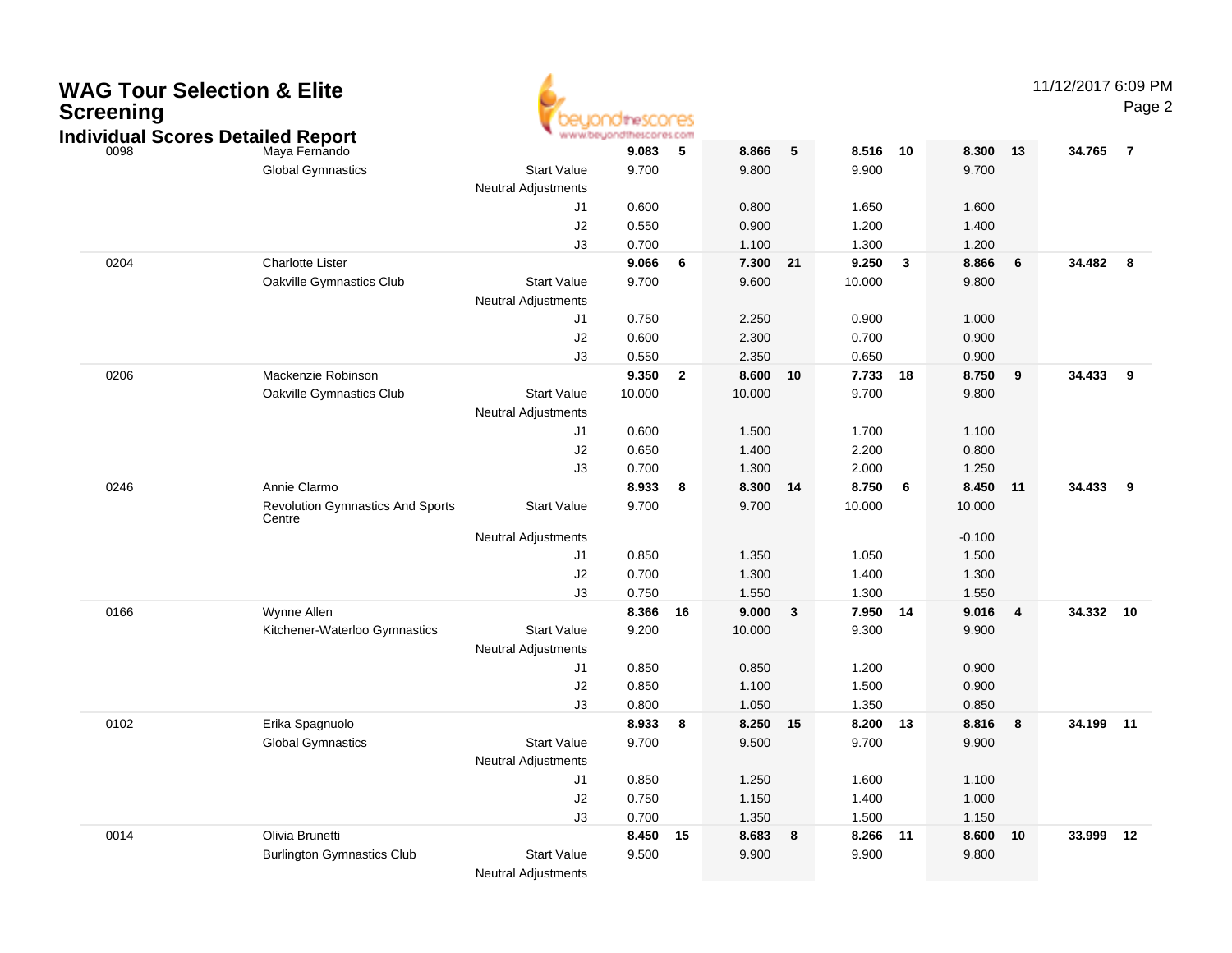| <b>Screening</b> | <b>WAG Tour Selection &amp; Elite</b>    | theSCOCES<br>www.beyondthescores.com |                |                |                |    |                |                         |                |    | 11/12/2017 6:09 PM |    |  |
|------------------|------------------------------------------|--------------------------------------|----------------|----------------|----------------|----|----------------|-------------------------|----------------|----|--------------------|----|--|
|                  | <b>Individual Scores Detailed Report</b> | J1                                   |                |                | 1.100          |    | 1.600          |                         | 1.250          |    |                    |    |  |
|                  |                                          | J2                                   | 1.050          |                | 1.200          |    | 1.500          |                         | 1.100          |    |                    |    |  |
|                  |                                          | J3                                   | 1.150          |                | 1.350          |    | 1.800          |                         | 1.250          |    |                    |    |  |
| 0097             | Lenée Dimkin                             |                                      | 8.850          | $\overline{9}$ | 7.583          | 19 | 8.616          | 9                       | 8.816          | 8  | 33.865             | 13 |  |
|                  | <b>Global Gymnastics</b>                 | <b>Start Value</b>                   | 9.500          |                | 9.600          |    | 10.000         |                         | 9.900          |    |                    |    |  |
|                  |                                          | <b>Neutral Adjustments</b>           |                |                |                |    |                |                         |                |    |                    |    |  |
|                  |                                          | J1                                   | 0.650          |                | 2.100          |    | 1.400          |                         | 1.000          |    |                    |    |  |
|                  |                                          | J2                                   | 0.650          |                | 2.000          |    | 1.200          |                         | 1.000          |    |                    |    |  |
|                  |                                          | J3                                   | 0.650          |                | 1.950          |    | 1.550          |                         | 1.250          |    |                    |    |  |
| 0270             | Abigail Lam                              |                                      | 8.966          | $\overline{7}$ | 7.516          | 20 | 9.283          | $\overline{\mathbf{2}}$ | 8.050          | 16 | 33.815 14          |    |  |
|                  | <b>Tristar Gymnastics Club</b>           | <b>Start Value</b>                   | 9.700          |                | 9.100          |    | 10.000         |                         | 9.300          |    |                    |    |  |
|                  |                                          | <b>Neutral Adjustments</b>           |                |                |                |    |                |                         |                |    |                    |    |  |
|                  |                                          | J1                                   | 0.700          |                | 1.550          |    | 0.900          |                         | 1.200          |    |                    |    |  |
|                  |                                          | J2                                   | 0.700          |                | 1.550          |    | 0.550          |                         | 1.200          |    |                    |    |  |
|                  |                                          | J3                                   | 0.800          |                | 1.650          |    | 0.700          |                         | 1.350          |    |                    |    |  |
| 0073             | Carly Au                                 |                                      | 8.650          | 10             | 8.683          | 8  | 8.233          | 12                      | 8.100          | 15 | 33.666             | 15 |  |
|                  | <b>Futures Gymnastics</b>                | <b>Start Value</b>                   | 9.500          |                | 9.800          |    | 9.900          |                         | 9.700          |    |                    |    |  |
|                  |                                          | <b>Neutral Adjustments</b>           |                |                |                |    |                |                         |                |    |                    |    |  |
|                  |                                          | J1                                   | 0.850          |                | 1.100          |    | 1.500          |                         | 1.500          |    |                    |    |  |
|                  |                                          | J2                                   | 0.750          |                | 1.000          |    | 1.600          |                         | 1.600          |    |                    |    |  |
|                  |                                          | J3                                   | 0.950          |                | 1.250          |    | 1.900          |                         | 1.700          |    |                    |    |  |
| 0273             | Jordan Wymer                             |                                      | 8.600          | 12             | 8.116          | 16 | 7.883          | 16                      | 8.883          | 5  | 33.482 16          |    |  |
|                  | <b>Tristar Gymnastics Club</b>           | <b>Start Value</b>                   | 9.500          |                | 9.800          |    | 9.900          |                         | 10.000         |    |                    |    |  |
|                  |                                          | <b>Neutral Adjustments</b>           |                |                |                |    |                |                         |                |    |                    |    |  |
|                  |                                          | J1                                   | 0.850          |                | 1.750          |    | 2.200          |                         | 1.300          |    |                    |    |  |
|                  |                                          | J2                                   | 0.850<br>1.000 |                | 1.600<br>1.700 |    | 1.900<br>1.950 |                         | 1.000<br>1.050 |    |                    |    |  |
| 0031             | Kristen Zucker                           | J3                                   | 8.466          | 14             | 8.433          | 11 | 7.816 17       |                         | 8.100          | 15 | 32.815 17          |    |  |
|                  | <b>Burlington Gymnastics Club</b>        | <b>Start Value</b>                   | 9.500          |                | 9.700          |    | 9.800          |                         | 9.600          |    |                    |    |  |
|                  |                                          | <b>Neutral Adjustments</b>           |                |                |                |    |                |                         |                |    |                    |    |  |
|                  |                                          | J1                                   | 0.950          |                | 1.100          |    | 2.200          |                         | 1.500          |    |                    |    |  |
|                  |                                          | J2                                   | 1.000          |                | 1.300          |    | 1.900          |                         | 1.500          |    |                    |    |  |
|                  |                                          | J3                                   | 1.150          |                | 1.400          |    | 1.850          |                         | 1.500          |    |                    |    |  |
| 0079             | Jouy Khalil                              |                                      | 8.600 12       |                | 8.366 13       |    | 7.633 20       |                         | 8.183 14       |    | 32.782 18          |    |  |
|                  | <b>Futures Gymnastics</b>                | <b>Start Value</b>                   | 9.500          |                | 9.700          |    | 9.300          |                         | 9.800          |    |                    |    |  |
|                  |                                          | <b>Neutral Adjustments</b>           |                |                |                |    |                |                         | $-0.100$       |    |                    |    |  |
|                  |                                          | J1                                   | 0.900          |                | 1.350          |    | 1.650          |                         | 1.700          |    |                    |    |  |
|                  |                                          | J2                                   | 0.900          |                | 1.300          |    | 1.800          |                         | 1.400          |    |                    |    |  |
|                  |                                          | J3                                   |                |                | 1.350          |    | 1.550          |                         | 1.450          |    |                    |    |  |
| 0074             | Vanessa Bryk                             |                                      | 8.533 13       |                | 8.033 17       |    | 8.650          | $\bf{8}$                | 6.850 19       |    | 32.066 19          |    |  |